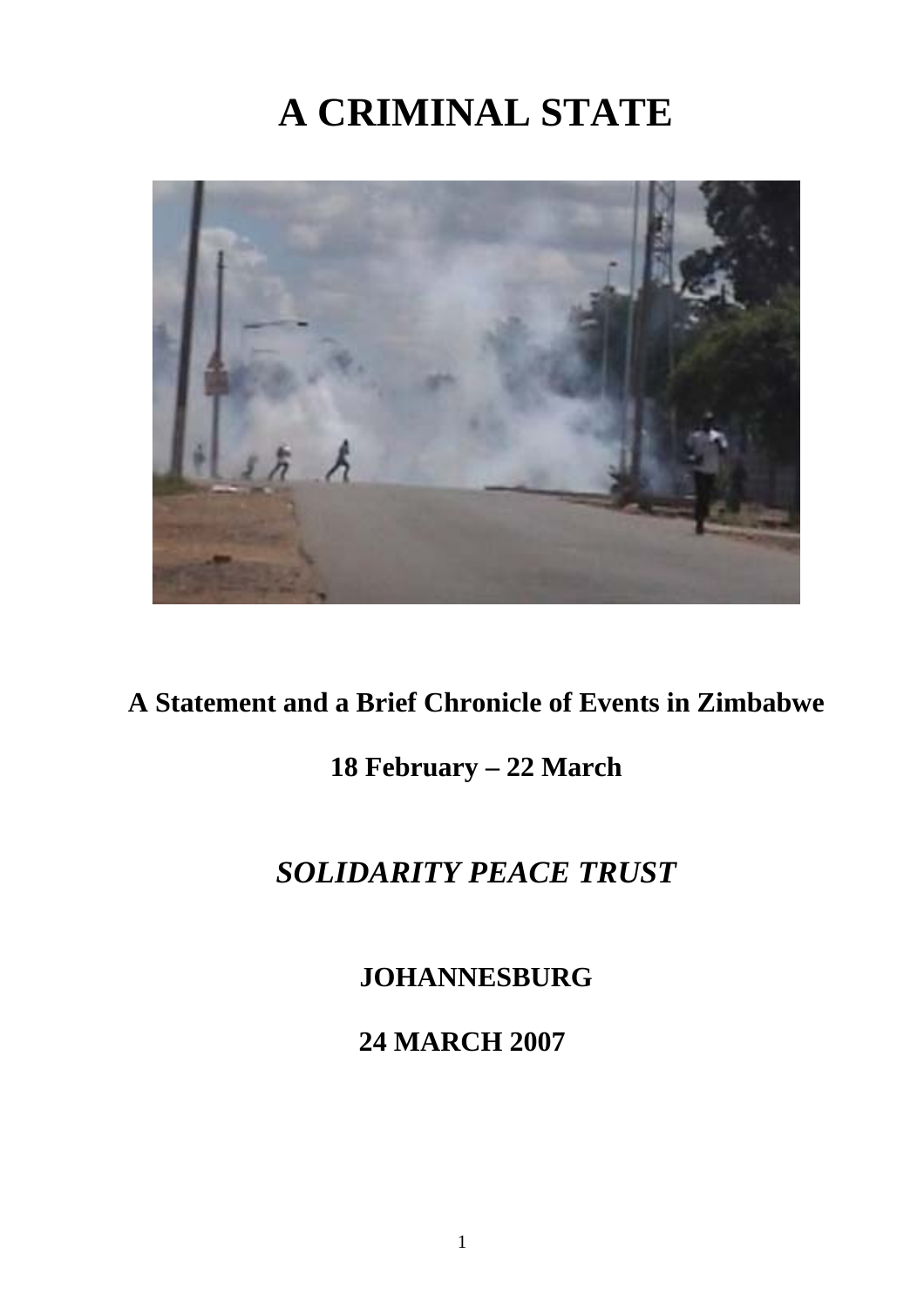### **THE SOLIDARITY PEACE TRUST**

The Solidarity Peace Trust is a non-governmental organisation, registered in South Africa. The Trustees of the Solidarity Peace Trust are church leaders of Southern Africa, who are all committed to human rights, freedom and democracy in their region.

*The co-chairpersons are:* 

- Archbishop Pius A Ncube; Catholic Archbishop of Bulawayo, Zimbabwe
- Bishop Rubin Phillip; Anglican Bishop of KwaZulu-Natal, Republic of South Africa

#### *The objectives of the Trust are:*

To assist individuals, organisations, churches and affiliated organisations in southern Africa, to build solidarity in the pursuit of justice, peace and social equality and equity in Zimbabwe. It shall be the special concern of the Trust to assist victims of human rights abuses in their efforts to correct and end their situation of oppression.

Email: [selvanc@venturenet.co.za](mailto:selvanc@venturenet.co.za) [www.solidaritypeacetrust.org](http://www.solidaritypeacetrust.org/) for all previous reports and video shorts

*Cover photo: teargas in Highfield, 11 March 2007*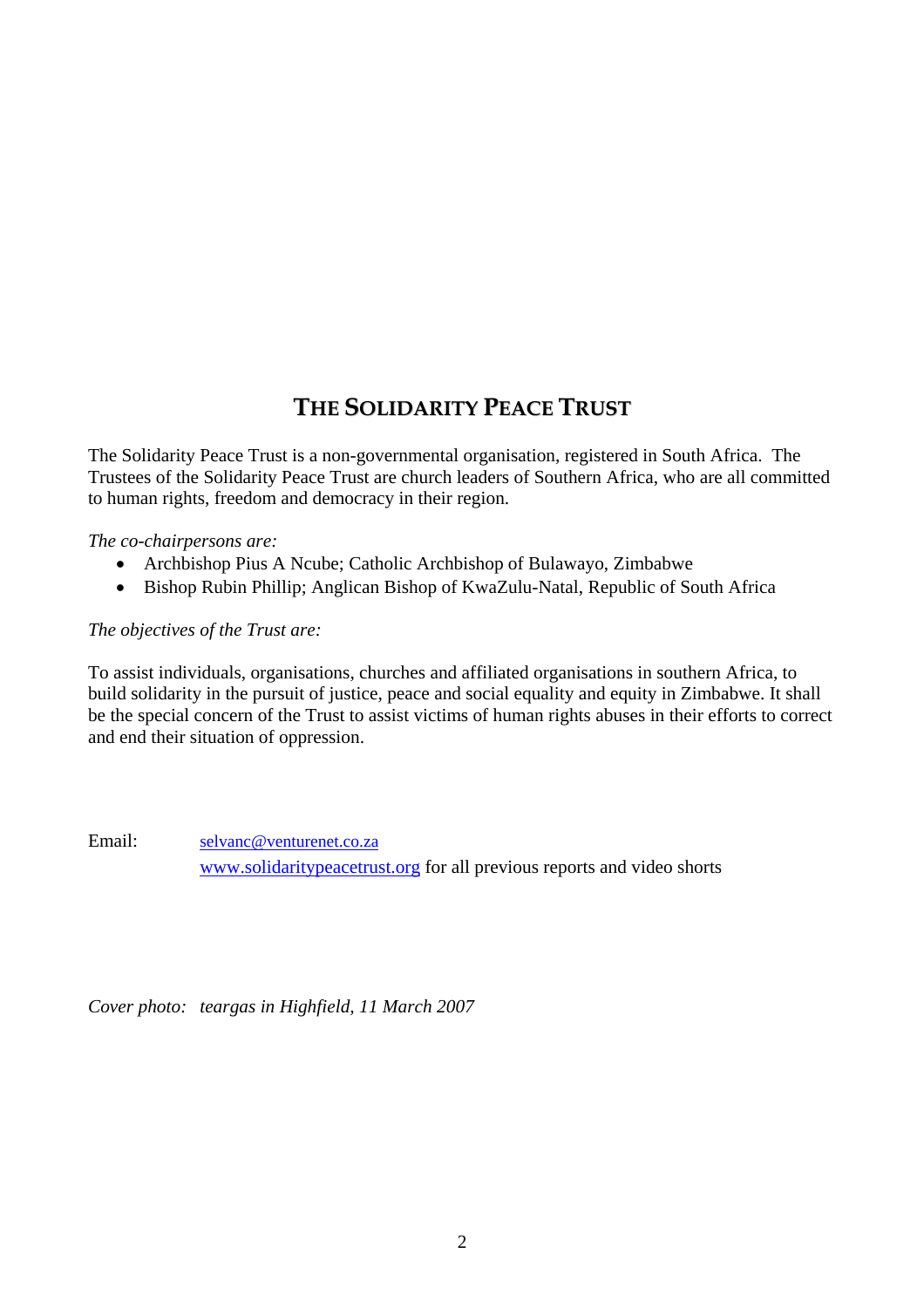#### **STATEMENT FROM SOLIDARITY PEACE TRUST**

The Solidarity Peace Trust condemns the brutal assault on opposition forces and the arrests of more than 50 activists that took place on 11 March 2007, in the context of Zimbabwean police preventing a peaceful prayer meeting from being convened.

The Trust condemns the killing of activist Gift Tandare by the police on 11 March. There should be a full inquiry into this killing, with culprits brought to justice. We further condemn the shooting of two mourners at the funeral wake of Tandare, and the heartless kidnapping of the corpse by the State for hurried burial.

It is unacceptable that detainees were brutally tortured in police custody, and were denied access to lawyers and medical treatment for two days. The delayed access to medical care, even after a High Court Order demanded access, has exacerbated some of the injuries of those tortured.

Torture is never justified. The international prohibition on torture is absolute and even a State of Emergency would not justify it. Those responsible for acts of torture should be brought to justice by the authorities in Zimbabwe, or in the international community.

The existence of a three month ban on public meetings of any kind is an unacceptable infringement on the constitutional rights of all Zimbabweans to freedom of expression, association and movement. These rights should be respected.

It is with shock we note the statement of President Mugabe that "police have the right to bash them". Police have no right to "bash" anyone under any law in Zimbabwe, or in terms of any international conventions we are signatory to. The Trust notes that the State culture of impunity, which emanates from the highest office in the land, is generating a more general culture of violence. When a government allows impunity to its uniformed forces – when police officers who torture and murder are not brought to justice, and are in fact told they have a right to do this - it is tragically predictable that people's patience will run out and as anger and desperation rise, vigilante style violence will rise. Reprisals have already taken place, with a bus of mourners being vandalised, and three policewomen being tragically injured in their beds by petrol bombs. In Bulawayo an alleged attempt to derail a passenger train was thankfully unsuccessful. The situation is spiralling into worsening cycles of violence and repression. Innocent people are suffering in this cycle and will increasingly do so. This is to be deeply regretted.

3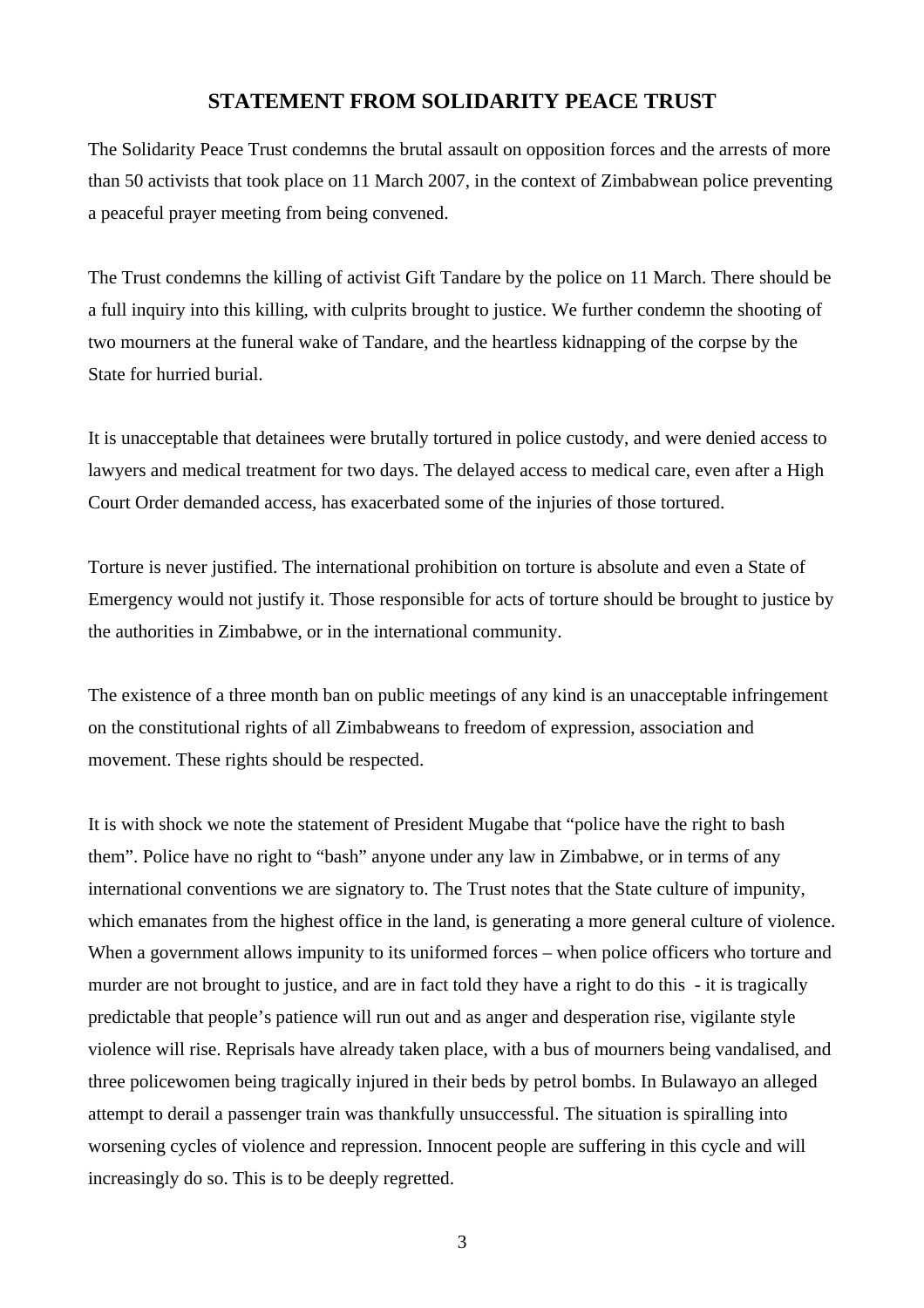The danger of escalating violence is a very deep concern to the Trust. We appeal to the government of Zimbabwe to end the impunity of its uniformed forces immediately, and to prosecute those who violate the rights of ordinary citizens. The government should allow the citizens of Zimbabwe to hold peaceful gatherings and should restore to them their constitutional rights to do so. The government should refrain from inciting its supporters to violence, as should all citizens of Zimbabwe.

Archbishop Pius Ncube Chairperson Board of Trustees

20 March 2007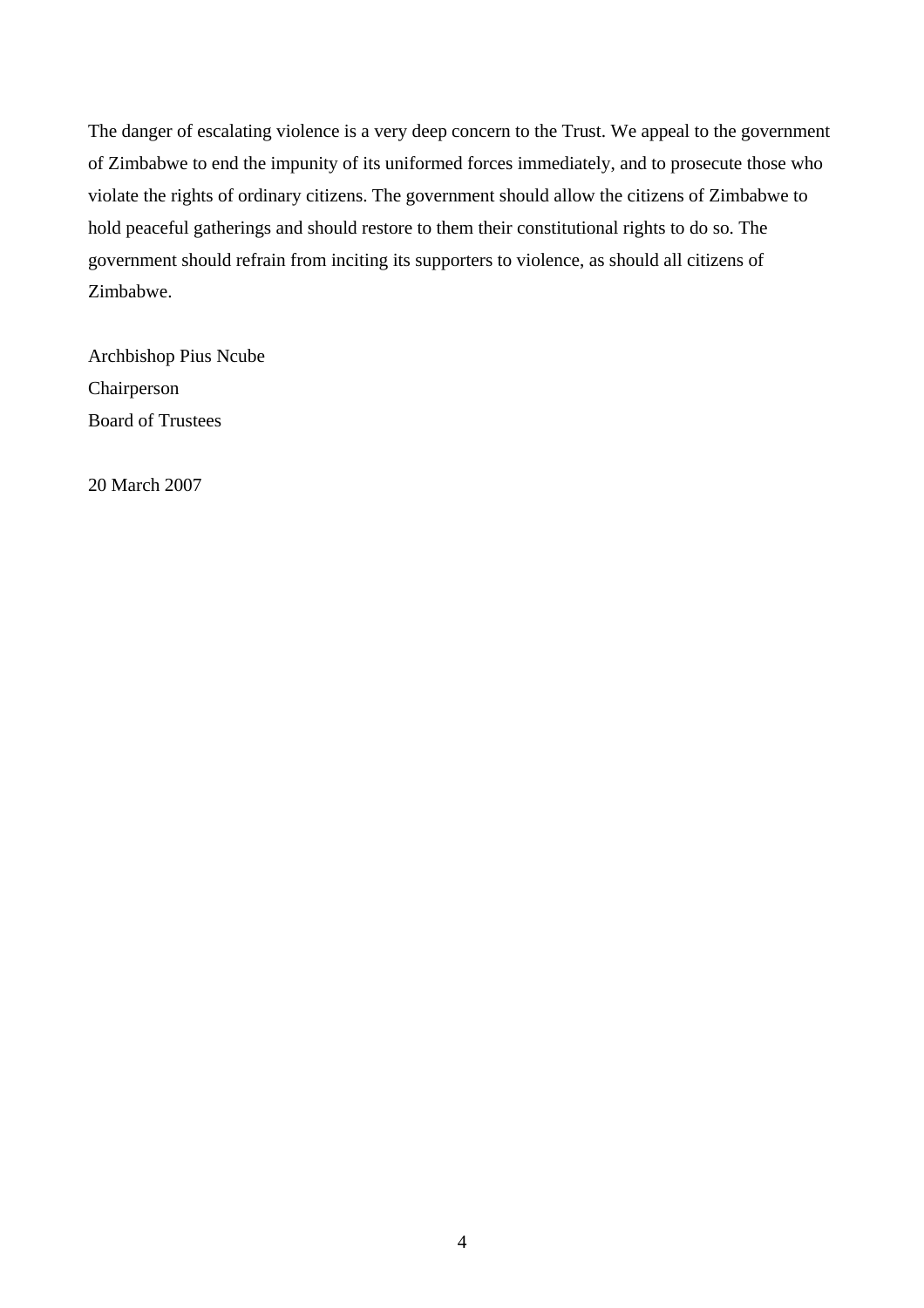## **RECOMMENDATIONS TO THE GOVERNMENT OF SOUTH AFRICA AND THE SOUTHERN AFRICAN DEVELOPMENT COMMUNITY**

Governments in the SADC region should build a consensus on Zimbabwe and what is to be done to stabilise the degenerating humanitarian and political situation. Policy makers in the region need to develop a more critical view and to push Zimbabwe into national dialogue. Recent critical statements from the African Union and the critical debates and comments emanating from some countries in Africa are a welcome development. This debate and the regional perception of Zimbabwe needs to develop a sharper focus.

At the forthcoming SADC meeting, Heads of State need to place Zimbabwe high on their agenda, and to develop a concrete proposal on how to promote dialogue between all parties in Zimbabwe. The purpose of this dialogue would be to develop a SADC road map for Zimbabwe, which deals with the following issues:

- A process for a new constitution
- A process to put in place new electoral and security laws
- The re-enfranchisement of the disenfranchised
- The mobilisation of international resources for economic recovery in Zimbabwe
- A retirement package for President Mugabe

There is a need for the United Nations Security Council to discuss the deteriorating situation in Zimbabwe and SADC should promote this.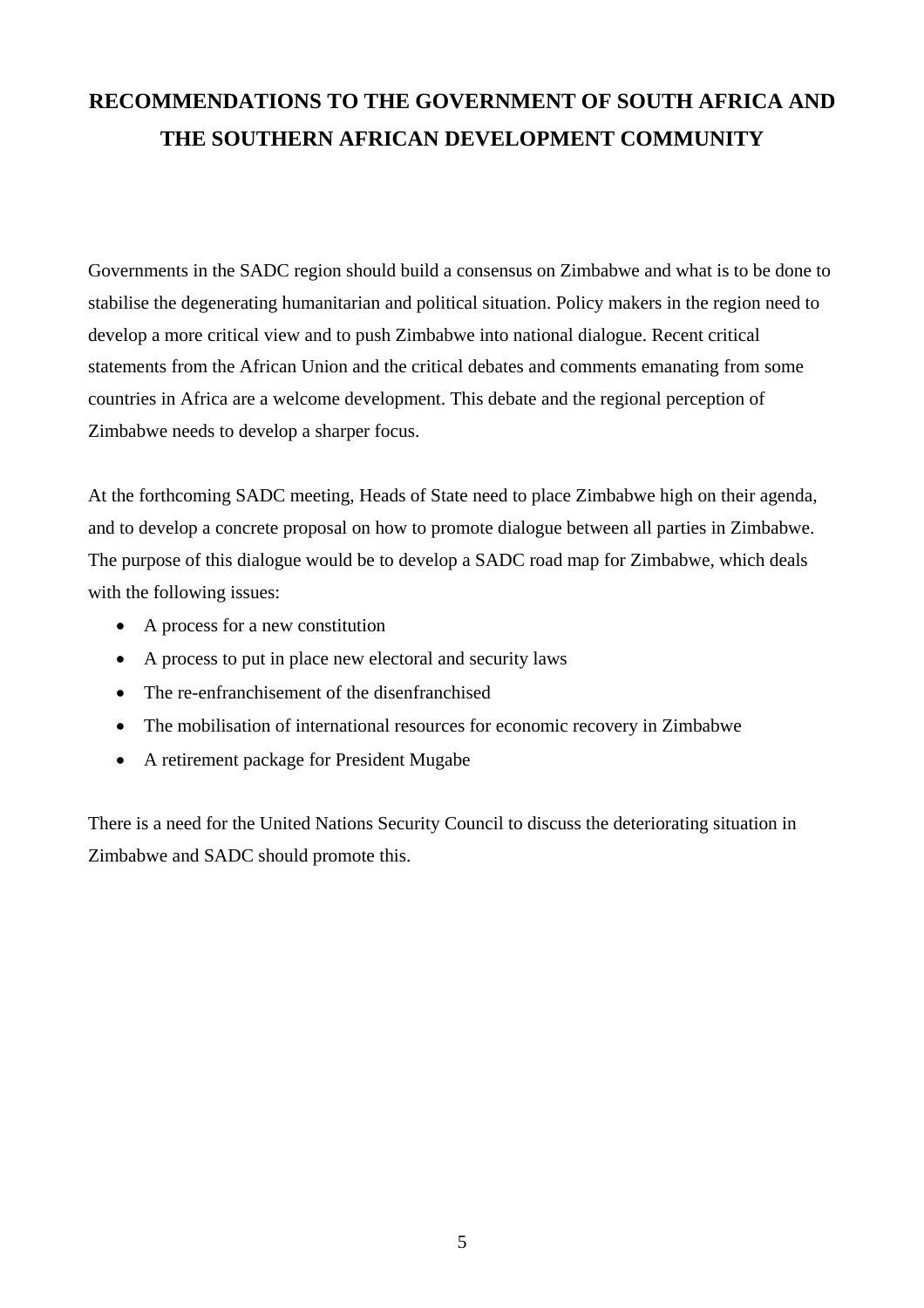### **BRIEF SUMMARY OF SOCIO-POLITICAL EVENTS IN ZIMBABWE: 18 FEBRUARY – 21 MARCH 2007**

*The following summary is compiled from both independent and government newspapers as well as from statements released since the events of 11 March. It is a quick reference list and is given*  without comment or evaluation. It is intended to give space to the position of the government of *Zimbabwe [Chronicle and Herald are State papers] as well as what could be called the "human rights" position.* 

- **18 February: Highfields rally teargassed:** a rally applied for by the Tsvangirai MDC was banned by the police. However a High Court Order sanctioned the rally to go ahead. Nonetheless on the  $18<sup>th</sup>$  the police are there in force with riot gear and tear gas. The police prevent people from entering the venue and when crowds try to defy the order, there are running battles, with police throwing teargas and beating people, and youth stoning the police. [Z*imbabwe Independent,* Feb 23] The state media later show photographs of a vehicle allegedly torched by MDC youth and other vandalised property. [*Sunday News,* 18 March]
- **19 February: EU targeted sanctions renewed:** 125 ZANU PF officials are excluded from travel to the EU and have had their international assets frozen once more.
- **20 February to 20 May: three month ban on all rallies, meetings and demonstrations:** the State announces that it is invoking the Public Order and Security Act (POSA) [chapter 11:17]. However, no law in Zimbabwe, including POSA, gives general authority to the Minister of Home Affairs to ban all forms of gathering in this way. POSA only entitles the regulating authority (i.e. the officer commanding a police district), if he believes on reasonable grounds that the normal powers vested in the police to regulate public gatherings will not be sufficient to prevent public disorder being occasioned by the holding of public demonstrations or any class of public demonstrations in the area under his command or any part of that area, he may issue an order prohibiting, for a period not exceeding three months, the holding of all public *demonstrations* or any class of public *demonstrations*. In other words, the authorities are only entitled, in very limited circumstances, to ban demonstrations. *There is no general power to ban meetings.* [Legal Resources Foundation press statement, 14 March 2007].
- **21 February: "poll harmonisation":** Mugabe announces that his desire to "harmonise" the Presidential election scheduled for 2008 with the Parliamentary of 2010 has nothing to do with him trying to extend his time in office. "If I want to lengthen my term I can stand next year: what prevents me from standing… and then I can have another six years for that matter." [*The Chronicle (Chr),* Byo, 21 Feb]
- **21 February: MDC activists in court:** MDC MPs Tendai Biti and Paul Madzore are remanded out of custody with seven others. They are accused of holding an unsanctioned demonstration on 15 February. One of the accused is alleged to have assaulted a police officer with an iron bar. Their lawyer reports that many of the accused were tortured in custody, and held beyond the statutory 48 hours before being brought before the court. [*Chr*, 21 Feb]
- **21 February: President Mugabe turns 83 years old.** He hosts a massive birthday bash in Gweru, to which thousands of school children are bussed. However, Vice President Mujuru does not attend as tensions grow between her faction of ZANU PF and Mugabe: it has been her intention to run in the Presidential election to replace Mugabe. ZBC censor Mugabe's traditional birthday interview, removing references to the succession issue.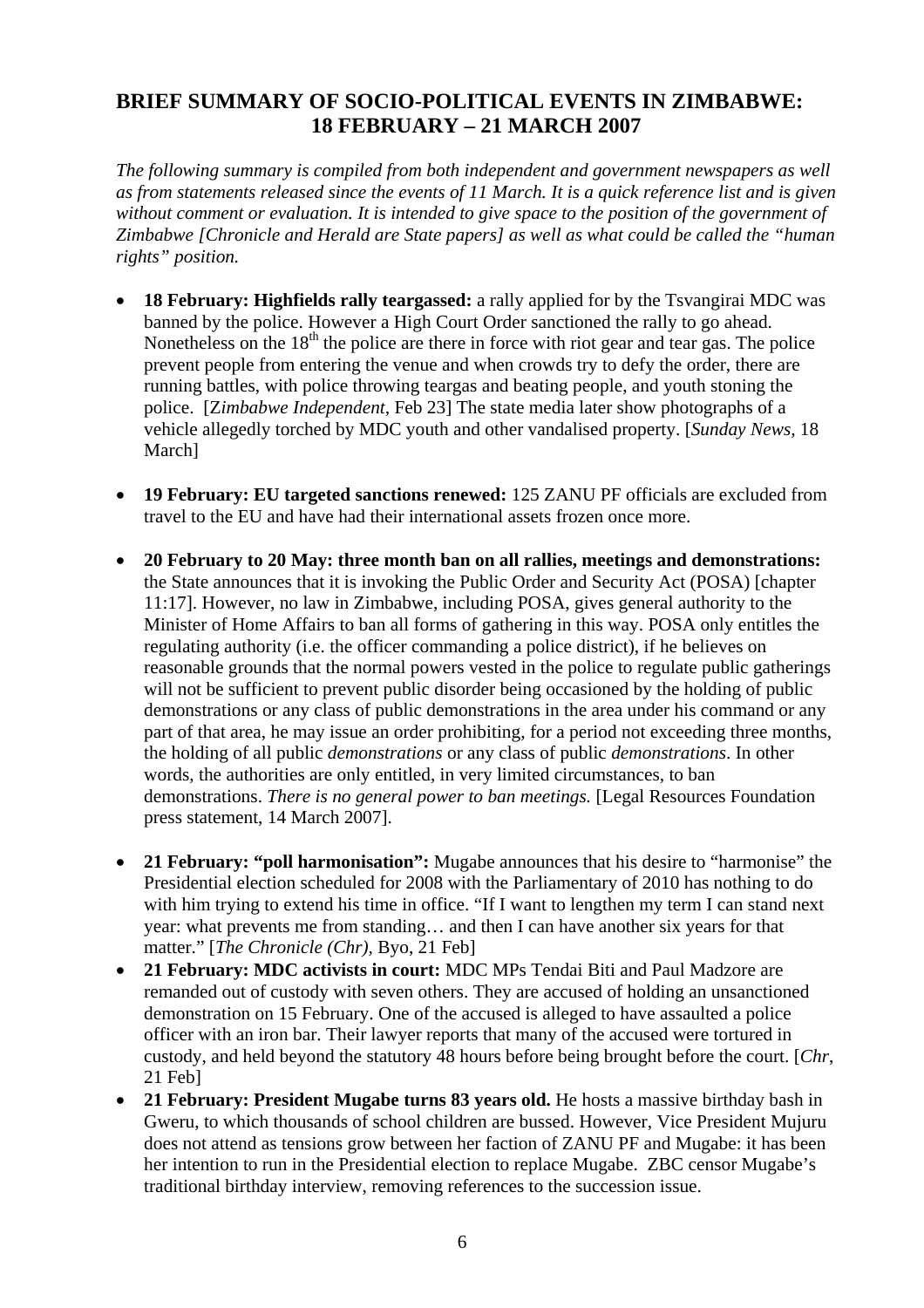- **21 February: teachers go on strike:** teachers are demanding increases in salaries as teachers in Zimbabwe currently earn around Z\$100,000 per month – less than a quarter of the *Z\$ 458,000 assessed to be the Poverty Datum Line (PDL).* [*Chr,* 22 Feb].
- **23 February: teachers end strike:** government has agreed to pay them salaries of between Z\$ 522,000 and Z\$888,000 to put them above the PDL.
- **23 February**: **ZCTU ultimatum to government passes:** the ZCTU had given government until this date to come up with a solution to the economic crisis and to agree to peg the lowest industrial wage to the PDL. The ZCTU is now mobilising for a two day stay away in April.
- **25 February: illegal curfew in Harare:** there is an unofficial curfew in Harare. Residents of Highfield, Kambuzuma, Kuwadzana, Mufakose, Glen View and Glen Norah say that they risk being beaten by police if they are on the streets at night.
- **25 February: rallies banned:** in the last week of February, rallies by Arthur Mutambara, Morgan Tsvangirai and the United Peoples Party are all banned and the police turn up in force to enforce the prohibitions. In both Harare and Bulawayo, supporters of the opposition are arrested and beaten. In Harare, 64 are arrested. Both MDC factions announce their intention to defy the ban and to continue to hold rallies and meetings. The NCA also says the ban will not prevent its activities.
- **1 March: suggestions of price freeze causes price hikes and currency collapse:** prices on basic commodities are reported to have escalated by 40% in a week, and the Z\$ has crashed in a matter of days on the black market. Last week, a South African Rand was worth ZS 600, this week it is worth Z\$ 1,200. [*Chr,* 1 March]
- **1 March: Trudy Stevenson ejected from Parliament:** MDC MP Stevenson is ejected from parliament after interjecting during the response of Minister of Information Bright Matonga to the question as to why the government was jamming Studio 7 and SWRadio Africa transmissions. Matonga responded: "We cannot allow foreigners to invade our airwaves without our authority. We will continue to do it. We need to protect our sovereignty. If you go to England you will not receive any foreign radio station." Ms Stevenson was ejected for contradicting the Minister's statement. [**Chr**, 1 March]
- **2 March: IMF to extend suspension of Zimbabwe:** Mugabe dismisses this from Namibia: "do we care? We don't have to go to the IMF or European donors". He advises the Namibians to learn from the successful Zimbabwe land reform programme: "They [former colonial powers] know now what the Africans can do." [*Chr,* 2 March]
- **2 March: commuter omnibus fares up again:** in the third increase in two months, fares are up to \$ 2,000 per trip. This means monthly transport costs for a worker will be a minimum of Z\$90,000 per month. This does not take into account transport costs for children to get to school or any other travel. *The PDL is now standing at Z\$ 686,000 – up 50% in one month!* Minimum industrial wages are still at below Z\$ 100,000 per month. [*Chr,* 2 March] Teachers are once more mostly below the PDL: their salary increase granted two weeks ago is already negated by inflation.
- **4 March: purges of ZANU PF in the provinces:** it is announced that ZANU PF is demanding snap re-elections of structures in Bulawayo and Masvingo, where current provincial position holders are viewed as being opposed to Mugabe's plans to run for office in 2008.
- **5 March: United States re-imposes targeted sanctions against ZANU PF leadership**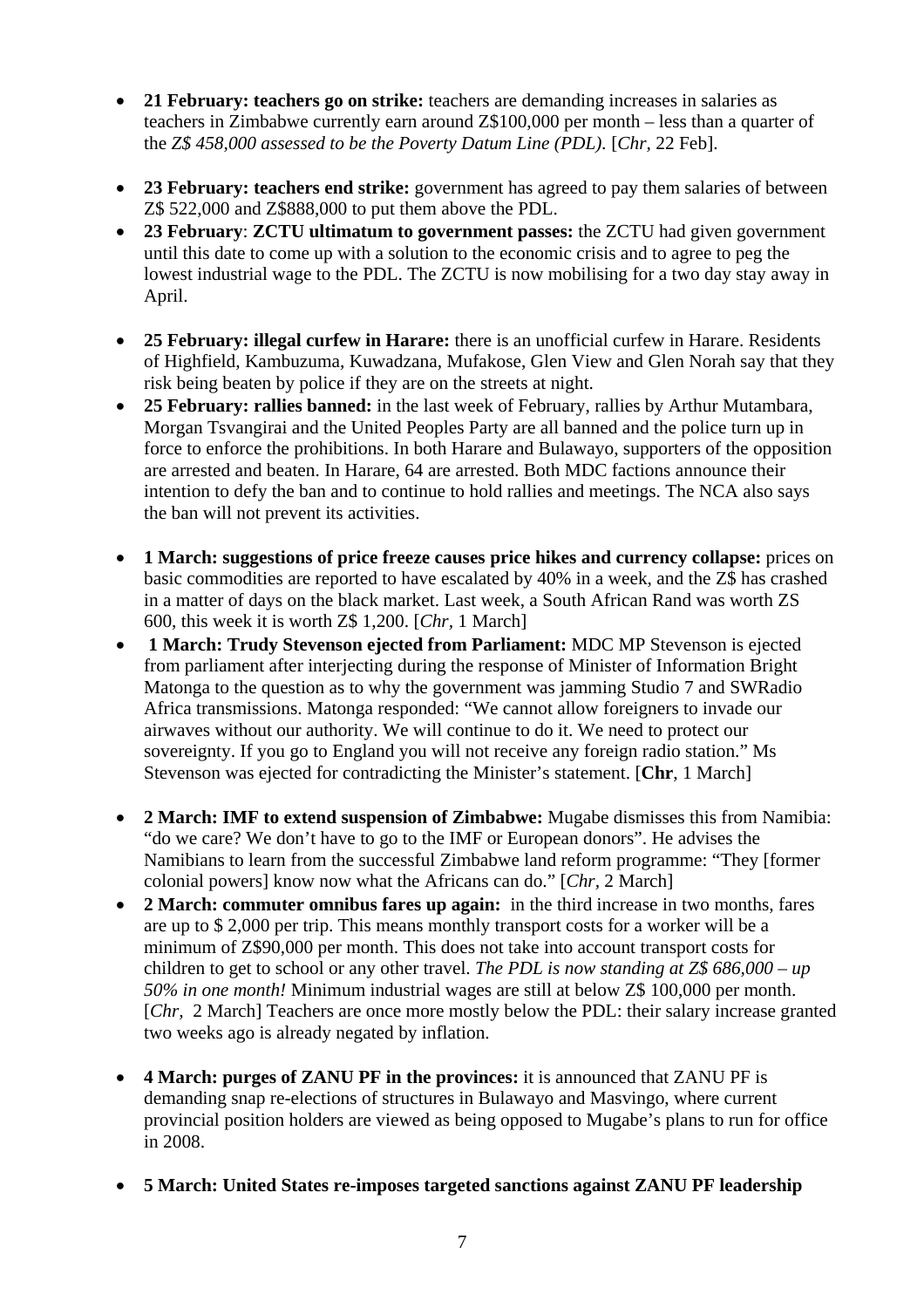- **6 March: doctors end two month strike:** junior doctors had been earning Z\$56,000 per month – less than 10% of the PDL! The revised terms of service are not revealed. [*Chr,* 6 March].
- **7 March: Disaster areas:** the governors of Matabeleland North and South appeal to have their provinces declared a national disaster because of total crop failure. There is a further fear that lack of water and grazing will lead to livestock deaths this dry season. Crop failure also affects Masvingo, and parts of Manicaland and Midlands. At the same time, the Grain Marketing Board is reported to have run out of maize stocks. Millions of people will be hungry this winter. [*Chr,* 7 March]
- **7 March: crash kills 35:** thirty five are killed and 24 seriously injured when an overloaded commuter bus rammed a locomotive in Harare. Poor maintenance of signals is responsible. [*Chr,* 7 March] Three more die subsequently.
- **7 March: civil service salary top-ups:** the lowest paid civil servant will now receive Z\$215,000 – or 30% of the PDL of Z\$ 686,000! [*Chr,* 7 March]
- **18 March: transport up again:** transport fees go up to Z\$ 5,000. A worker now has to spend around Z\$ 400,000 on transport alone. Most workers earn around Z\$ 200,000. Some workers give up working: it costs less to stay at home earning nothing than to get to work.

#### **11-13 March**

- **11 March: Save Zimbabwe prayer meeting banned and over 50 arrested on their way to attend the service:** they are held in police stations across Harare. Those held in Machipisa Police Station are all brutally tortured.
- **Medical access and legal access denied:** those in custody are denied access to lawyers and health care professionals, in violation of their constitutional rights. The denial of access continues throughout Monday and it is only on Tuesday afternoon that medical access is granted, in spite of a High Court Order demanding immediate access on Monday night. The accused are brought before the court on Tuesday afternoon, and after several hours, are released into medical custody without charges having been laid. The lawyer for the State concedes that it is common cause that those in detention have been assaulted.
- **Tuesday evening:** the accused are released into medical custody on Tuesday night and told to return to court on Wednesday morning to be charged. However, in an act of sheer harassment, the police arrive at the hospital after dark and demand everyone is removed from their hospital beds and returned to the courts. The courts are locked up and there is no magistrate in sight. The detainees are eventually allowed to return to the Avenues Hospital.
- **Wednesday morning:** the lawyers and the accused are at the court at 9 am as requested, but the court is not open and the police are not present. This indicates that the State has no intention to lay charges and the lawyers inform their clients they are free to go. To date charges have not been laid.
- **Zimbabwe Doctors for Human Rights findings:** [extract from statement released 14 March]
	- o Several of the persons detained were in a grave medical condition. Of the 64 persons attended to 20 are currently admitted to hospital for treatment.
	- o The injuries documented were consistent with beatings with blunt objects heavy enough to cause the following:

 \* Fractures to hands, arms and legs in 5 individuals including Lovemore Madhuku with a fractured ulna. 3 of these, Elton Mangoma, Sekai Holland and Morgan Tsvangirai sustained multiple fractures.

Severe, extensive and multiple soft tissue injuries to the backs, shoulders, arms, buttocks and thighs of 14 individuals.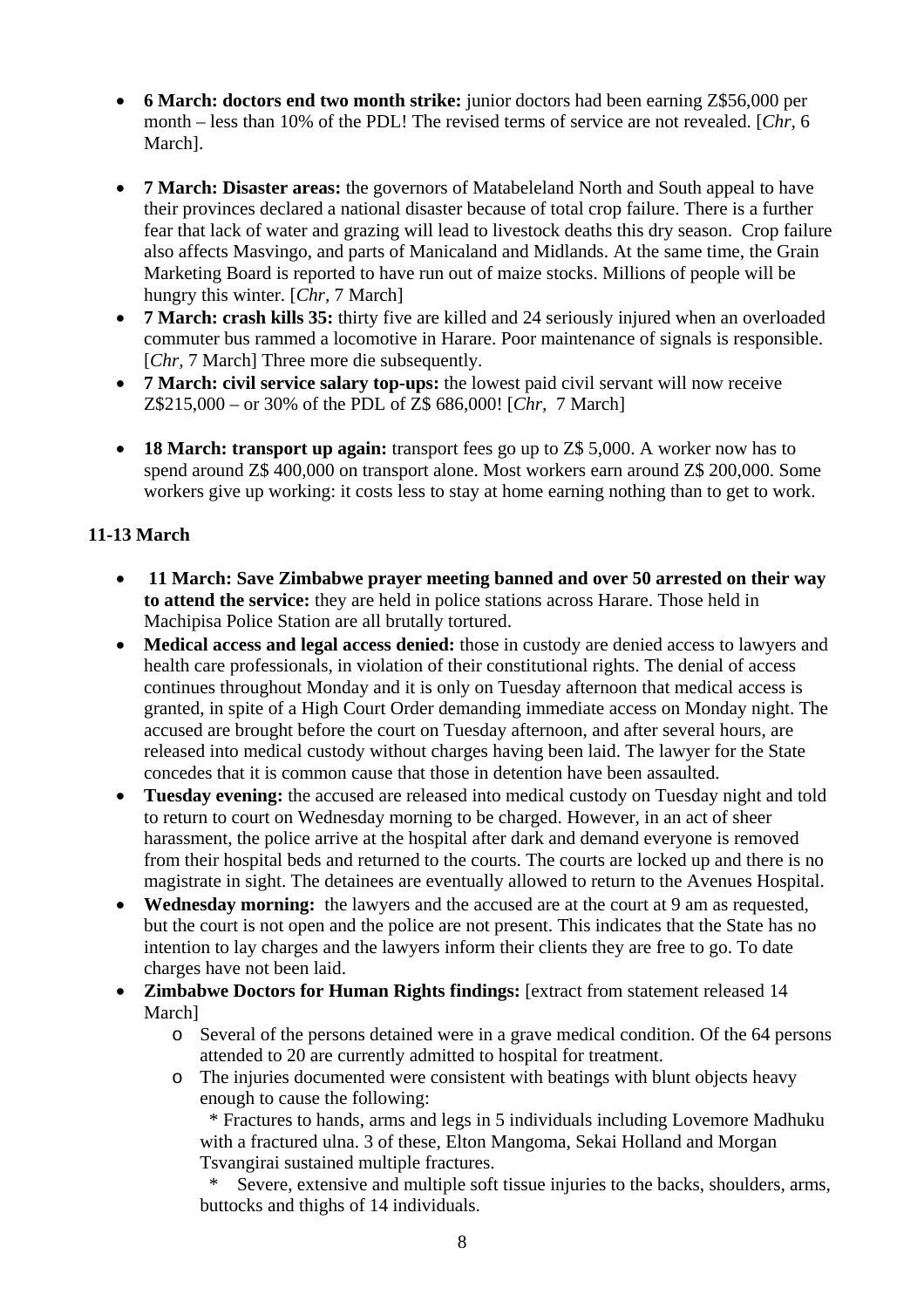\* Head injuries to 3 individuals, Nelson Chamisa, Morgan Tsvangirai and Lovemore Madhuku with the latter two sustaining deep lacerations to the scalp. \* A possibly ruptured bowel in 1 individual due to severe blunt trauma to the abdomen.

\* A split right ear lobe sustained by Grace Kwinjeh.

- o Prolonged detention without accessing medical treatment resulted in severe haemorrhage in Morgan Tsvangirai leading to severe anaemia which warranted a blood transfusion.
- o Injuries sustained by Sekai Holland were also worsened by denial of timely access to medical treatment which led to an infection of deep soft tissue in her left leg.
- o Denial of access to treatment in another individual suffering from hypertension lead to angina.
- o Further tests are currently being carried out to determine the fuller extent of injuries in several of those currently admitted. Some will require surgical procedures as part of their treatment. Sekai Holland has already undergone a surgical fixation of the fracture in her left ankle.
- o 2 of the individuals hospitalised were admitted due to conditions resulting from poor conditions of detention with severe diarrhoea in 1 individual and extensive and severe flea bites in 1 individual.
- **11 March: Gift Tandare shot dead:** he is an NCA activist who was among those who wished to attend the prayer service. He is unarmed and is shot dead with live ammunition, leaving a widow with three small children. In a normal society the police do not use live ammunition against citizens and residents exercising their democratic right to freedom of assembly and expression. [*Constitution of Zimbabwe, Article 21][LRF press release, 14 March].*
- **11 March: MDC violence in Highfield:** in the wake of the arrests and when the police impose an unofficial curfew on Highfields, youth vandalise a ZUPCO bus filled with mourners, steal goods from passengers and induce a miscarriage in one woman. They set fire to a ZNA vehicle, and attack police at Gazaland police station, injuring three. A commuter omnibus is torched at the Kawudzana roundabout. [*Chr,* 12 March]
- **11 March: weapons recovered from "DRCs":** the police report having found dangerous weapons being distributed by "Democratic Resistance Committees" of the MDC. The police say these committees are behind violence in Harare over the previous weeks. [*Chr,* 12 **March**<sub>1</sub>
- **12 March: Mugabe announces "I will stand if ZANU PF nominates me" in 2008 Presidential elections.** He announces that instead of harmonising elections in 2010, they should be harmonised in 2008, meaning that both parliamentary and presidential elections will be held next year.
- **12 March: currency plummets again:** in the wake of the events of the weekend and after Mugabe's announcement that he intends to stand for another five year term, the Z\$ reaches a dramatic new low. One South African Rand sells for Z\$2,000 and the USA\$ peaks at Z\$ 17,500. Officially, the US\$ is still worth Z\$ 250 to one!
- **12 March: ambassadors visit police commissioner:** on Monday night it is reported that the ambassadors of Germany, Britain and Sweden go to Police General Police Headquarters and request to see Police Commissioner Chihuri. They are accused of violating protocol because they are not accompanied by a Foreign Affairs official and are turned away. [*Herald,* 13 March]
- **12 March:** two activists are shot at the wake of murdered activist Gift Tandare. The two individuals sustained gunshot wounds to the left ankle and right arm respectively. One sustained a shattered left ankle from the gunshot wound and is likely to require amputation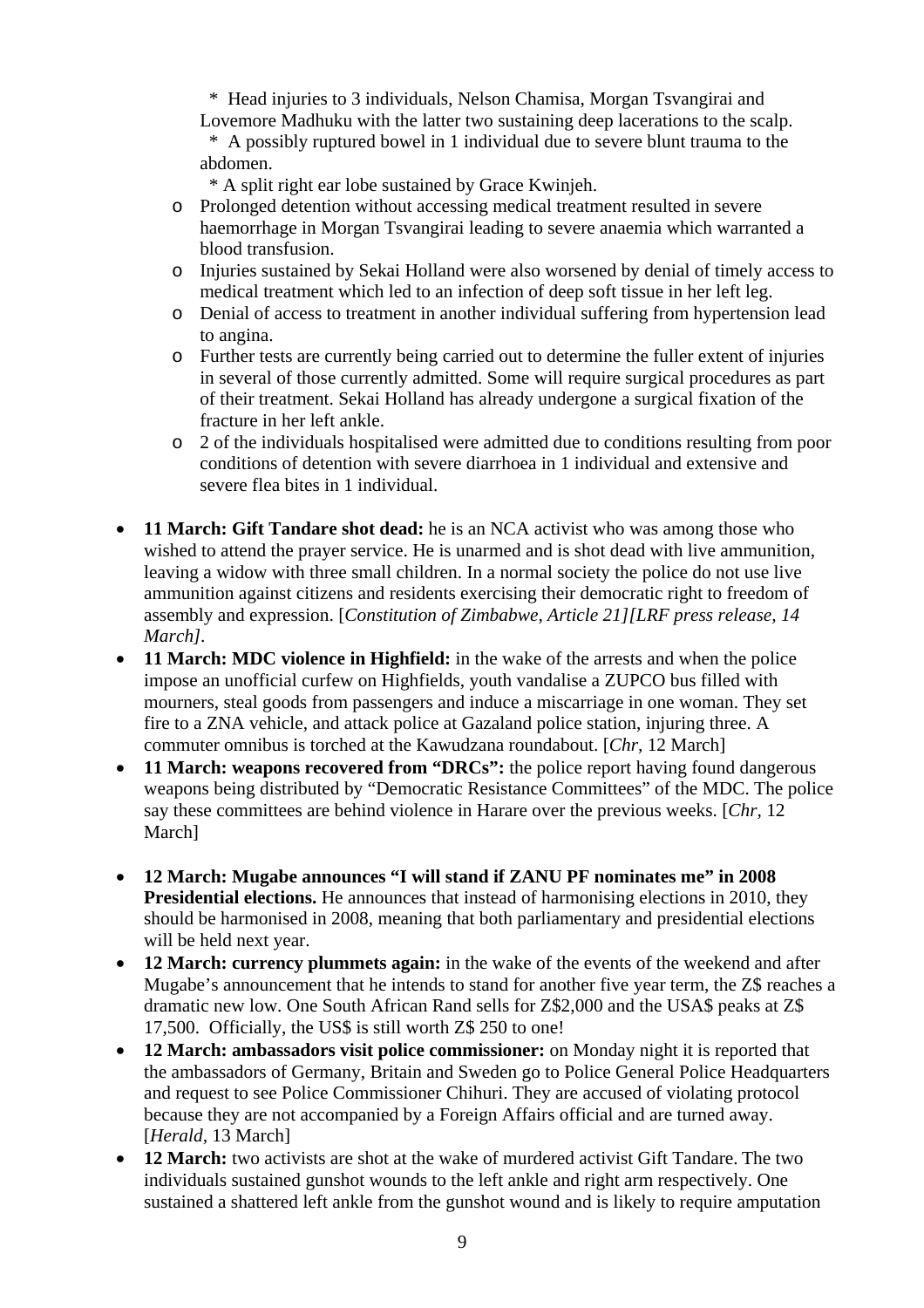from the left ankle downwards. The other individual primarily sustained shrapnel wounds early on Monday 12 March but however was *shot again in the same arm* on the evening of Monday 12 March upon his return to the funeral resulting in a open fracture to the arm, the severity of which may warrant amputation of that arm. [ZADHR, 14 March]

- **13 March: assaulted cops recovering**: the State media portrays the arrests and beatings as the legitimate consequence of MDC sponsored violence, funded by the international community. They highlight the attacks on two policemen injured by youths in Highfields on Sunday. Police declare "zero tolerance to political violence". Minister Mohadi insists the prayer gathering was in fact a political rally pretending to be a church event. {*Herald,*  Harare, 13 March]
- **13 March**: **police ban on meetings lifted in Masvingo:** Officer Commanding in Masvingo announces that the ban on rallies effected two weeks ago has been lifted following an improvement in the law and order situation. Prior to the ban, he reports, MDC youth were barricading the roads in Masvingo in the early hours of the morning. They burnt a vehicle in the middle of the road and chopped down huge gum trees blocking traffic.
- **13 March**: **inflation now runs at 1,730%**
- **13 March: two police stations petrol bombed:** a police station in Marimba, Harare and one in Gweru, 300 km away, are almost simultaneously petrol bombed soon after midnight, allegedly by MDC activists. Three policewomen are seriously burnt in their beds in Marimba, and most of their property is damaged or destroyed. The police arrest five in Gweru in connection with the attack. [*Herald,* Harare, 15 March]

#### **Events since 13 March**

- **15 March: West accused of backing MDC violence:** Minister of Information and Publicity Sikhanyiso Ndlovu says Zimbabwe is a sovereign state and will brook no interference from any quarter in its internal affairs. The government notes with dismay the "unconditional statements of support to the violent MDC by a number of western governments … which reinforces already available evidence of support and funding by these foreign governments" aimed at bringing about regime change. He claims "Those who incite violence or actually cause and participate in unleashing it are set to pay a very heavy price, regardless of who they are." Western media is also accused of being one sided. [*Chr,* 15 March]
- **15 March: attempt to derail train:** it is alleged that in the early hours of the morning MDC youths barricade two different roads in the suburbs of Bulawayo and place burning tyres and other obstructions on the railway line in an attempt to derail the early morning commuter train. Two suspects are arrested. Later, another five are arrested in connection with this attack. MP Lovemore Moyo and Sam Nkomo both of the Tsvangirai MDC are also arrested and held for several days in Bulawayo, allegedly for plotting the disturbances. The lawyer representing the arrested youth claims they have been severely beaten in custody.
- **16 March: "You can go hang":** President Mugabe has a meeting with President of Tanzania, Jakaya Kikwete. The content of their meeting is not made public, but sources say that Kikwete expressed SADC's disapproval of recent events and may also have expressed the desire of the region for Mugabe not to stand again for the office of President. Mugabe, at the press conference after this meeting, tells the West to "go hang" for daring to criticise his government for their dealings with the violent MDC. [*Zimbabwe Independent,* 16 March]
- **16 March: separate briefing for SADC diplomats:** Foreign Affairs Minister Mumbengegwi tells ambassadors of SADC and NAM nations that the MDC is intending to create mayhem and render the country ungovernable. The Ambassador of Canada arrives to attend this press briefing and is told she cannot do so, as Western diplomats are going to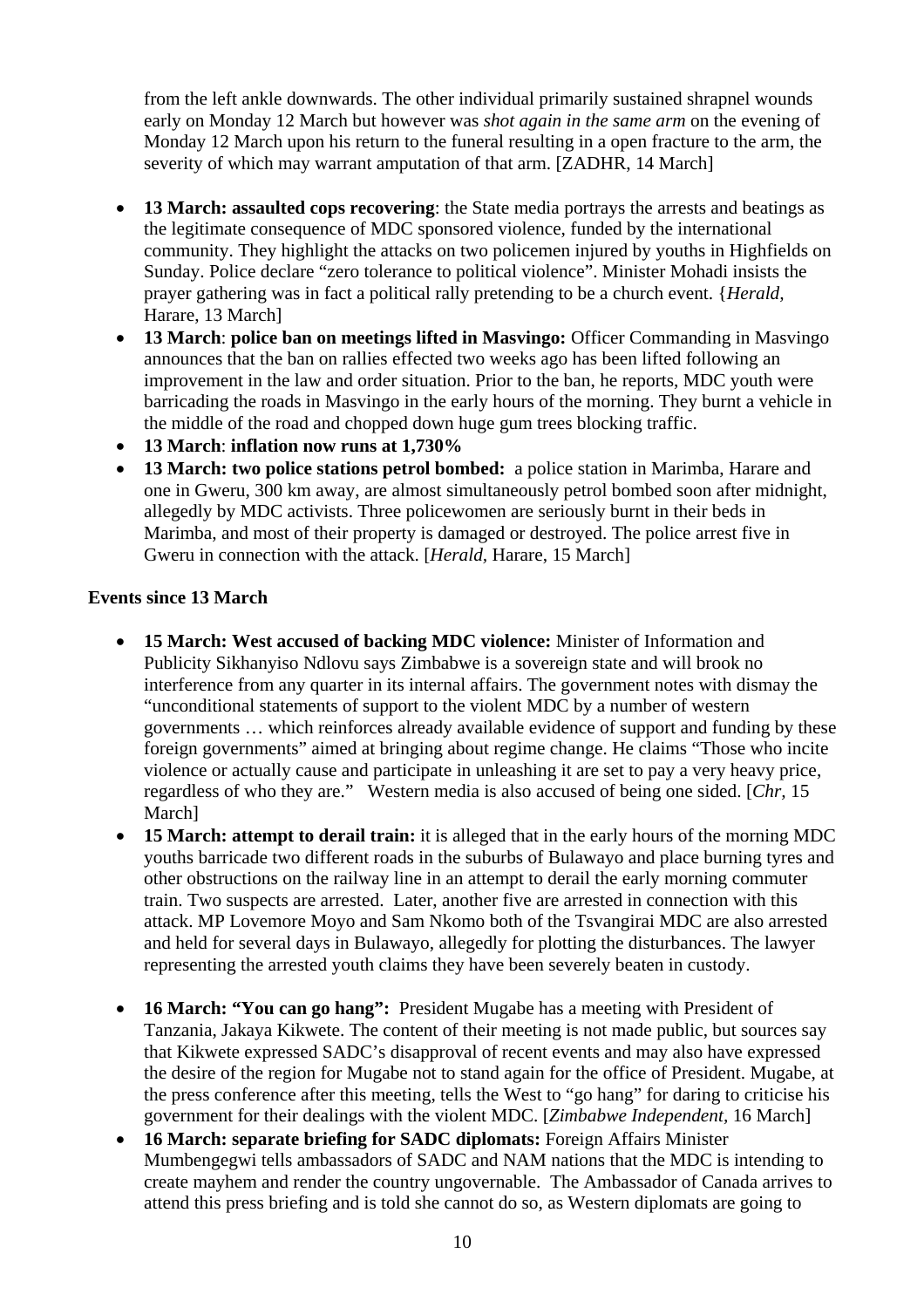have a separate briefing. The SADC and NAM diplomats are told "You are our closest allies." The West is accused of having a morbid interest in people being brought to court within 48 hours. [In fact the Zimbabwean High Court ruled on Monday  $12<sup>th</sup>$  March that the police were in contempt of Zimbabwean law if people were held more than 48 hours]. The Chinese and the Russians, who have veto powers on the UN Security Council, are given separate briefings. The events of Sunday  $11<sup>th</sup>$  are referred to as "a scuffle" of no international significance. [*Chr*, 17 March].

- **16 March: Save Zimbabwe press briefing:** the leaders of the Save Zimbabwe campaign address press and diplomats and state that they are unbowed by their ordeal and will continue to campaign peacefully for the restoration of law and order in Zimbabwe. Arthur Mutambara refers to Zimbabwe as a "criminal state". Those present vow to be unified in their objectives.
- **16 March: MDC violence:** *The Herald* provides a list of incidents of violence perpetrated by MDC this year. The incidents involve vandalising of cars, shops and houses, as well as assaults on people, all in Harare. It is claimed that the US Ambassador has instigated this policy and gave money to both MDCs at a meeting at the Bronte Hotel in February. The Ambassador was in Bulawayo on holiday on the day of this supposed Harare meeting. That such a meeting took place is denied by all parties.
- **MDC violence:** some of the instances of opposition youth vandalism are independently confirmed by the authors during interviews with Harare residents. It appears that in many suburbs of Harare, youth are now constructing barricades in the small hours of the morning and are targeting houses and property of perceived sell outs.
- **17 March: South Africa refuses to refer Zimbabwe to the UN Security Council:** South Africa, which has assumed the rotating Presidency of the UN Security Council, states that Zimbabwe is not a threat to international peace and security.
- **17 March: "the police have the right to bash them":** the MDC is warned by Mugabe that if they are violent "they will get arrested and will get bashed by the police." He announces that police must be well armed in future. It is stated that plain clothes police in particular must have pistols in future, to protect themselves. *Chr,* 17 March]
- **17 March: diplomats threatened with expulsion:** Mugabe says diplomats "must behave or else we kick them out of our country." [*Chr*, 17 March]
- **17 March: the youth league is a big fist:** Mugabe tells the youth league that they are the fist of ZANU PF - "ZANU PF has a big, hard-knuckled fist which it can summon effectively, once challenged." The youth are urged to organise and defend the revolution. He warns the West he wants "no monkey business" and tells them to "check our record when we are challenged". The youth state that they are fully behind President Mugabe and are confident he will win next year's Presidential election. [*Chr,* 17 March]
- **17 March: international press condemned:** CNN is accused of being arrogant and of being an MDC electronic manifesto. International media are warned to comply with Zimbabwe's media laws and to desist from opposition politics. [*Chr,* 17 March]
- **17 March: tortured activists prevented from leaving country:** Sekai Holland and Grace Kinjeh, both of whom have severe injuries as a result of their assaults and need specialist attention, are prevented from flying to South Africa for medical assistance. They are accused of not having followed procedures. [*The Standard,* 18 March]
- **17 March: Mutambara detained:** Arthur Mutambara, President of an MDC faction, is arrested and taken into custody when he goes to the Harare airport intending to fly to Johannesburg to see his family. He is told he is still in his lawyer's custody and has no right to leave the country, a position challenged by his lawyer who points out that he has never been charged with an offence. [Lawyers' letter]